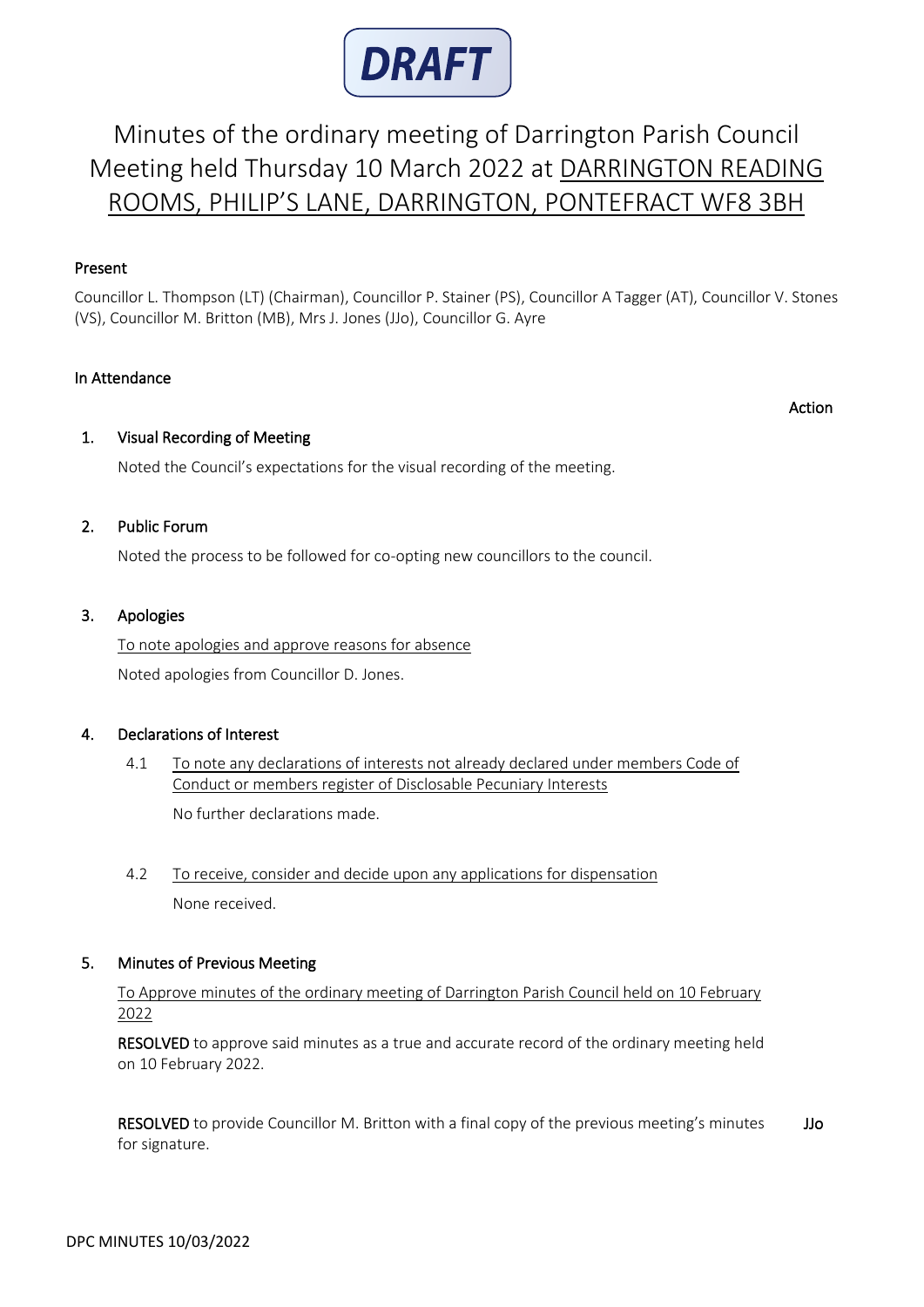

# 6. To receive information on the following ongoing issues

| 6.1 | To receive feedback in respect of the adoption and/or election of councillors to the<br>Council                                                                |     |  |  |  |  |
|-----|----------------------------------------------------------------------------------------------------------------------------------------------------------------|-----|--|--|--|--|
|     | NOTED that feedback was awaited from YLCA regarding the correct process to follow<br>for the inclusion of new councillors to the council.                      |     |  |  |  |  |
|     | RESOLVED to provide feedback upon receipt of information from YLCA.                                                                                            | JJo |  |  |  |  |
| 6.2 | To receive feedback regarding the inclusion of Councillors L. Thompson and V. Stones<br>as authorised signatories on the Parish Council bank account           |     |  |  |  |  |
|     | RESOLVED that Councillor L. Thompson and Councillor V. Stones will be added as<br>signatories to the bank account.                                             | PS. |  |  |  |  |
| 6.3 | To receive feedback in respect of the saving of all Parish Council records to a secure<br>OneDrive folder                                                      |     |  |  |  |  |
|     | NOTED that progress is being made in respect of the updating of the OneDrive folder<br>and RESOLVED that an update is to be provided at the next meeting.      | JJo |  |  |  |  |
| 6.4 | To receive feedback regarding the monitoring of the Vice-Chair mailbox                                                                                         |     |  |  |  |  |
|     | RESOLVED that no further action is required.                                                                                                                   |     |  |  |  |  |
| 6.5 | To receive feedback in respect of the YLCA social media health check offer                                                                                     |     |  |  |  |  |
|     | NOTED that this was in progress and that feedback was awaited from YLCA.                                                                                       |     |  |  |  |  |
|     | RESOLVED that an update is to be provided at the next meeting.                                                                                                 | JJo |  |  |  |  |
| 6.6 | To receive feedback in respect of the engagement with Julie Marshall regarding the<br>Parish Council website                                                   |     |  |  |  |  |
|     | NOTED that no further action is required.                                                                                                                      |     |  |  |  |  |
| 6.7 | To receive confirmation of the publishing of the draft minutes on the Parish Council<br>website                                                                |     |  |  |  |  |
|     | RESOLVED that no further action is required.                                                                                                                   |     |  |  |  |  |
| 6.8 | To receive feedback in respect of the objection to planning application 21/03044/OUT<br>for the development of a Trunk Road Service Area at A1 Service Station |     |  |  |  |  |
|     | RESOLVED that no further action is required.                                                                                                                   |     |  |  |  |  |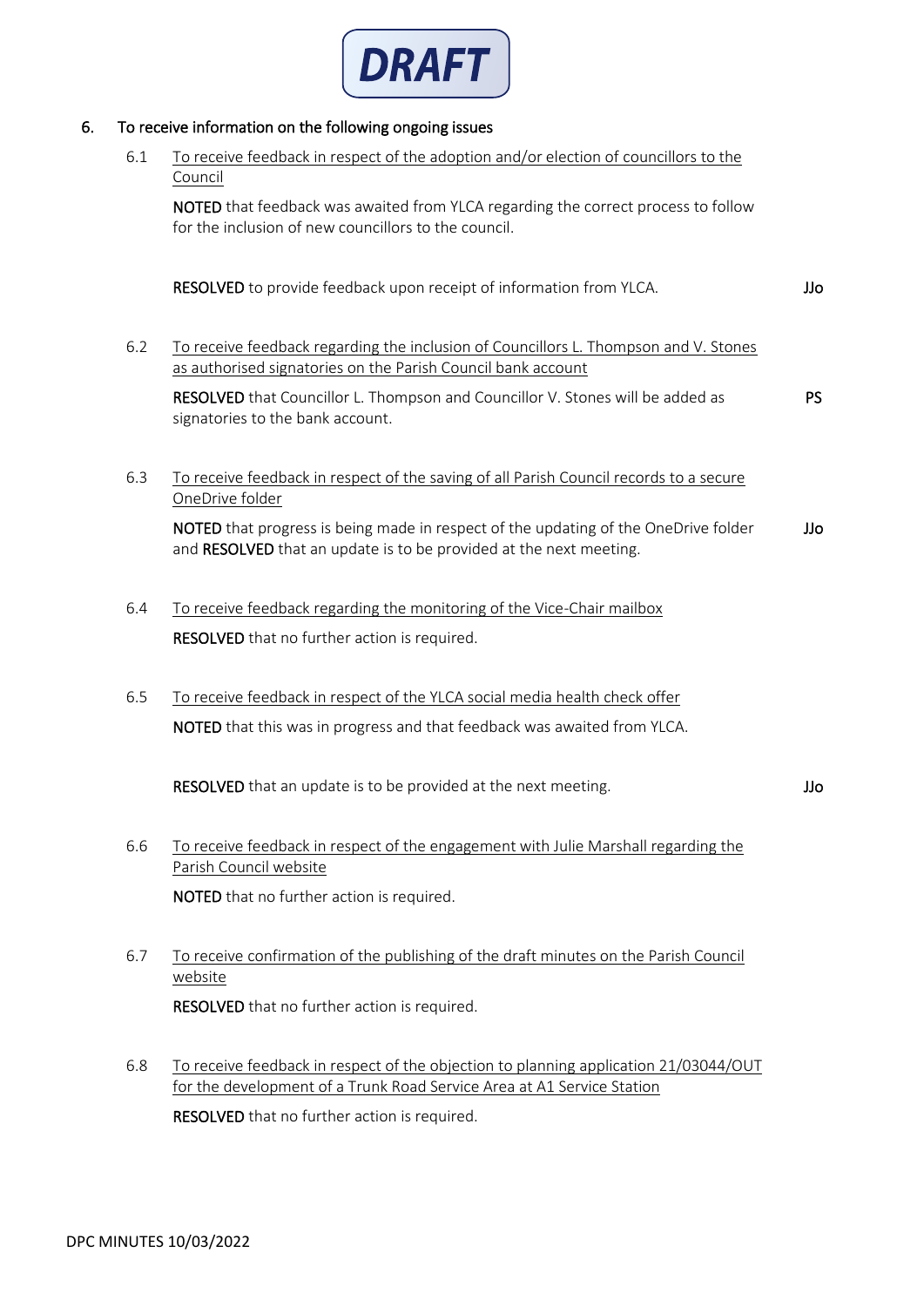

- 6.9 To receive feedback regarding sponsorship of a willow archway for the school **RESOLVED** that no further action is required.
- 6.10 To receive feedback regarding possible contributions by Wakefield Council to the display for the Queen's Jubilee

 NOTED that the jubilee grant was being made available for the purpose of jubileerelated events and RESOLVED that the application would not be progressed at this time.

 6.11 To receive confirmation of provisional booking of stall at Feast & Fayre during June 2022

RESOLVED that no further action is required.

 6.12 To receive acknowledgement of awareness that contributions to newsletter need to be submitted to Councillor V. Stones by beginning April 2022

RESOLVED that no further action is required.

# 7. Correspondence

 7.1 To consider suggestion to move new benches situated at the bus stop near Darrington Hotel and opposite Manor Park on Estcourt R

NOTED the suggestion received and RESOLVED to request the dustbin cleaners to clean the benches when they are cleaning bins in the village. VS

 7.2 To consider and approve Service Level Agreement for ground maintenance services 2022-23

NOTED and APPROVED the updated Service Level Agreement from Wakefield Council. JJo

#### 7.4 To note correspondence received after publication of agenda

7.3.1 Update on A1 maintenance work

 NOTED the update from the Highways Department regarding planned closures of the A1 for maintenance work to be undertaken at A1 Darrington Interchange.

#### 7.3.2 YLCA Wakefield Branch Area Councils

 NOTED the request from YLCA for representatives to be named and in attendance at the ongoing YLCA branch meetings.

RESOLVED that no action would be taken in this respect at this time.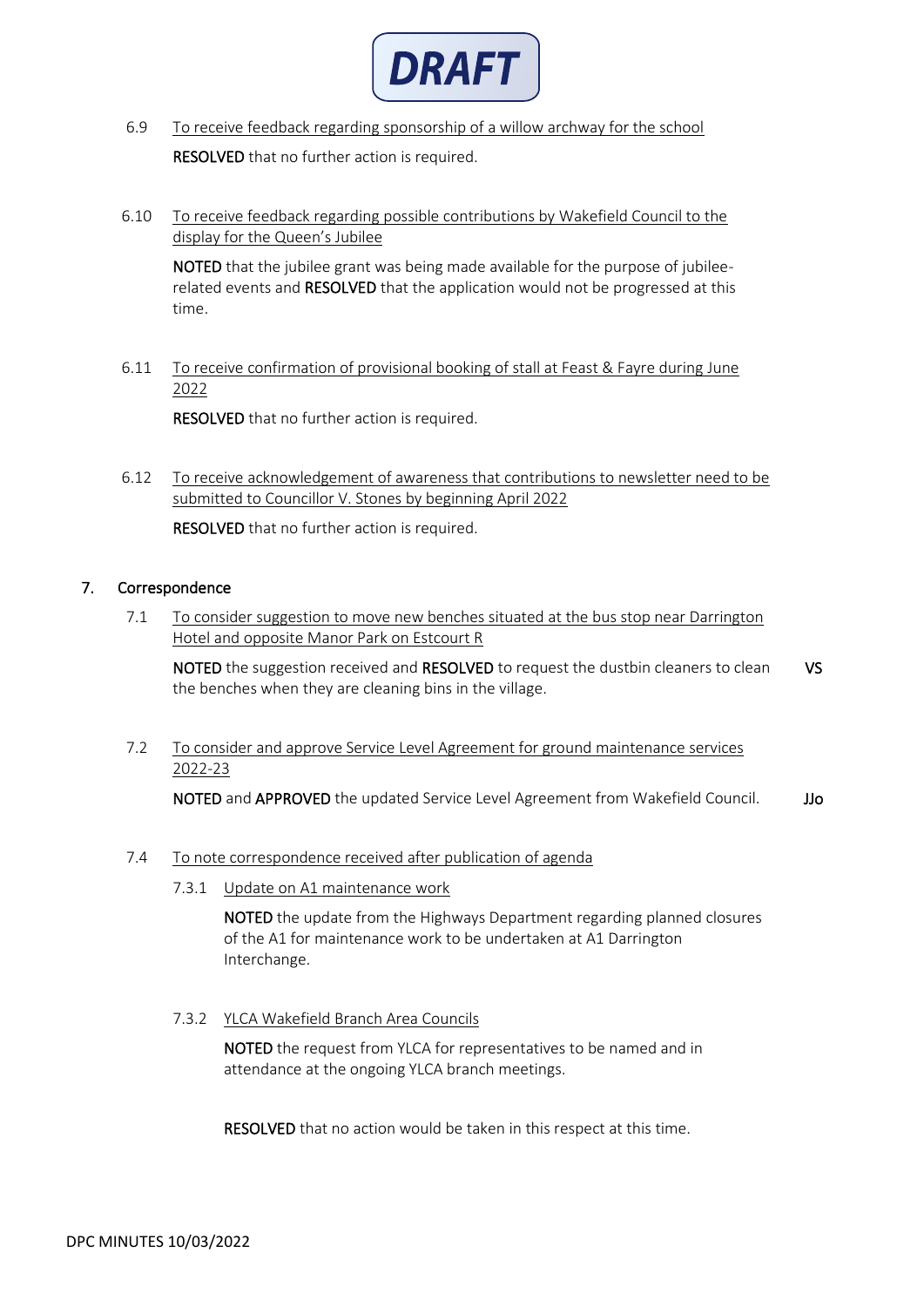

# 7.3.3 Replacement of defibrillator battery

 NOTED that the battery for the defibrillator is required to be replaced in 5 years' time.

#### 7.3.4 Resignation of Councillor A. Tagger

 NOTED the receipt of Councillor A. Tagger's formal resignation and thanked Councillor Tagger for his years of service on the council.

#### 8. Finance

8.1 To note payments made during February 2022

| Date     | <b>Item</b> | Payment       | Payee                         | Reason                                                         | Amount  | <b>VAT</b> |
|----------|-------------|---------------|-------------------------------|----------------------------------------------------------------|---------|------------|
| Approved |             | <b>Method</b> |                               |                                                                |         |            |
| 10.02.22 | 65-2122     |               | Cheque 911 Carter and Jackson | Rock Salt for village salt bins                                | £60.00  | £0.00      |
| 10.02.22 | 66-2122     |               |                               | Cheque 912 Community Heartbeat Tr 4000 Standard Dispenser Bags | £135.00 | £27.00     |
| 10.02.22 | 67-2122     |               | Cheque 913 Pink Spaghetti     | Materials for Christmas tree erection                          | £542.00 | £0.00      |
|          |             |               |                               | TOTAL                                                          | 737.00  | 27.00      |

#### 8.2 To approve payments for March 2022

| <b>Date</b>     |         | Payment                          |                                     |                                                                         |        |       |
|-----------------|---------|----------------------------------|-------------------------------------|-------------------------------------------------------------------------|--------|-------|
| <b>Approved</b> | Item    | <b>Method</b>                    | Payee                               | Reason                                                                  | Amount | VAT   |
| 10.03.22        | 68-2122 |                                  |                                     | Cheque 914 Community Heartbeat Tr Annual Support Cost Year 5 - VAT      | 27.00  | ۰     |
| 10.03.22        |         |                                  | 69-2122 Cheque 915 Michael Flaherty | <b>Electricity for Christmas lights</b>                                 | 20.00  |       |
| 10.03.22        |         | 70-2122 Cheque 916 Avril Jackson |                                     | Gardening/maintenance. Plants                                           | 19.26  |       |
| 10.03.22        |         | 71-2122 Cheque 917 PM Stainer    |                                     | <b>Printer ink</b>                                                      | 13.00  |       |
| 10.03.22        | 72-2122 |                                  | Cheque 918 PontyVA 925              | Minutes and clerk duties                                                | 300.00 | ۰     |
| 10.03.22        | 73-2122 |                                  |                                     | Cheque 919 JJ Electrical Solutions Ltd Electrical work on defibrillator | 72.00  | 12.00 |
|                 |         |                                  |                                     | TOTAL                                                                   | 451.26 | 12.00 |

 NOTED no income during February 2022 and closing balance on 28 February 2022 of £20 784.66

RESOLVED to settle all above accounts with immediate effect.

 RESOLVED further to approve the bank reconciliation statement to 28 February 2022 and full-year forecast to the end of the financial year.

 RESOLVED that an attempt should be made to claim the amount paid for the electrician to re-connect the defibrillator to the power supply, from Wakefield Council. JJo

# 9. To consider planning applications received

 9.1 Darrington Parish Council considered the under-mentioned applications, received from Wakefield Council and reached the decisions shown: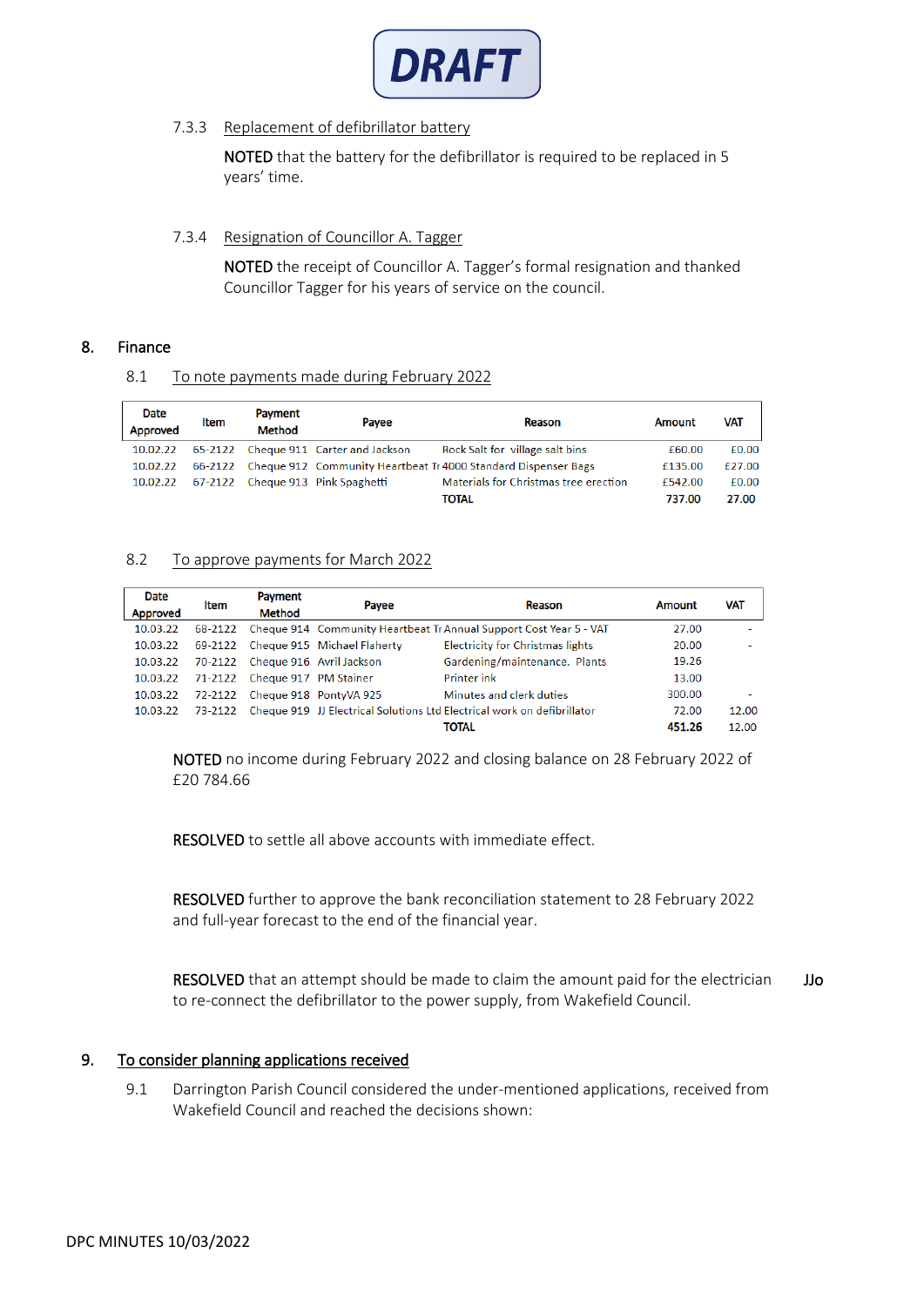

| <b>CYC Reference</b> | Address/Description                                                                                                 | Darrington Parish Council<br><b>Decision</b>                          |
|----------------------|---------------------------------------------------------------------------------------------------------------------|-----------------------------------------------------------------------|
| 21/02629/COUQ        | Grove Hall Farm - Conversion of agricultural<br>barns to 5 no. two bed dwellinghouses and<br>associated alterations | No action required due to<br>refusal on grounds of non-<br>validation |
| 22/00061/FUL         | White Gates, West Park Drive - Porch to front                                                                       | No objection raised                                                   |

#### 10. To receive information on finalised planning applications

| <b>CYC Reference</b> | Address/Description                                     | <b>Wakefield Council Decision</b> |
|----------------------|---------------------------------------------------------|-----------------------------------|
| 21/02840/FUL         | 15 Beech Crescent – Proposed single storey rear         | Approved                          |
| 21/02996/FUL         | extension<br>2 Wentworth Park Rise – Single storey rear | Approved                          |
|                      | extension                                               |                                   |

#### 11. Reports – School, Police, Gardening Club, Village Field, Newsletter

11.1 To consider school report

Nothing to report.

# 11.2 To consider police report

Nothing to report.

### 11.3 To consider gardening club report

 NOTED a successful meeting as well as updated plans for the celebration of the Queen's Jubilee.

 RESOLVED to investigate the establishment of a permanent signpost structure near to Darrington Hotel, to initially utilise for the Queen's Jubilee and thereafter for other purposes.

AT

#### 11.4 To consider village field report

NOTED that plans are on track for the Feast & Fayre on 25 June 2022.

11.5 To consider newsletter report

Nothing to report.

# 12. Governance matters

12.1 To receive information on preparation of Transparency Notice

 NOTED that an update to the Transparency Code was underway and would be completed in alignment with the website update.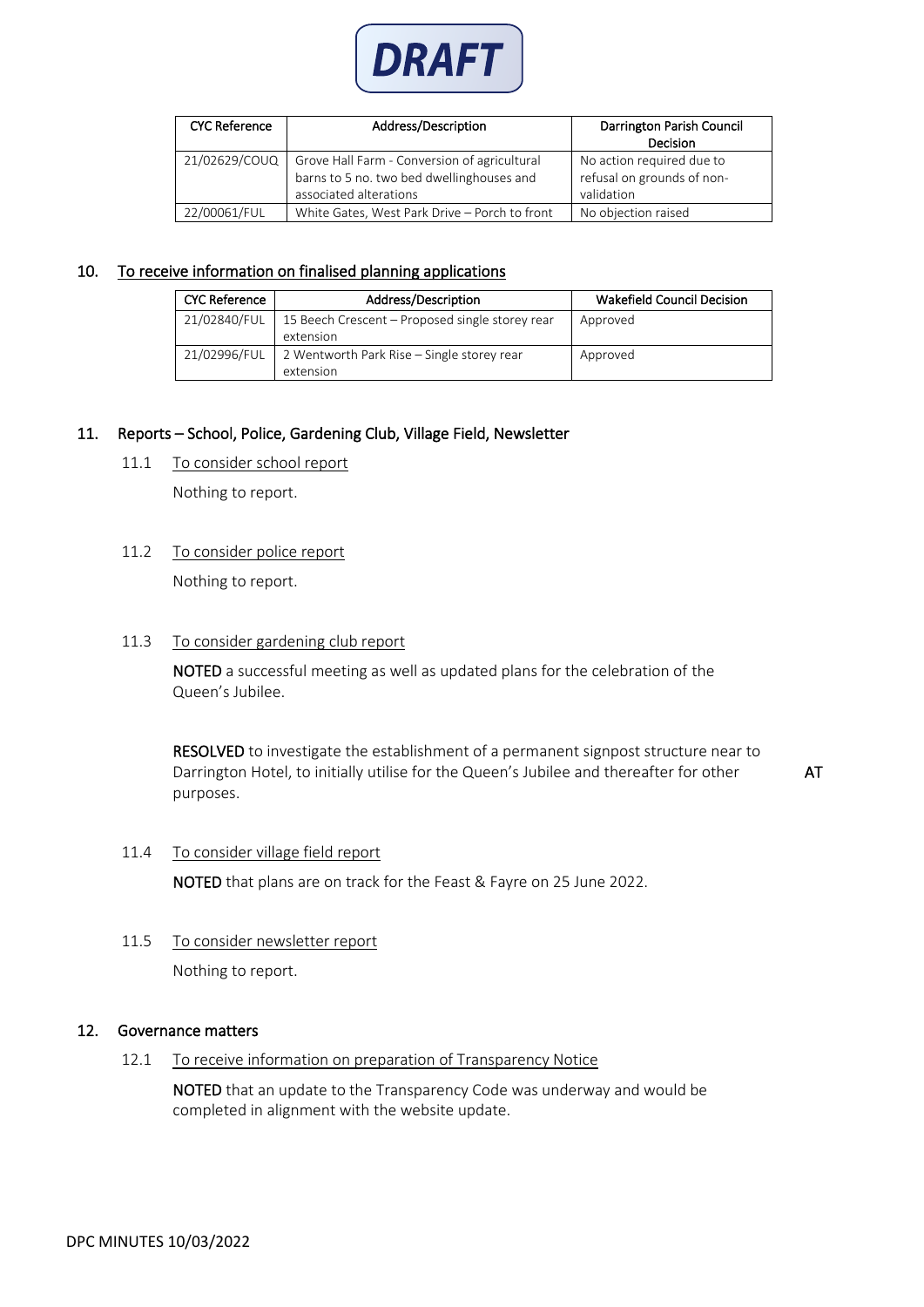

### 13. Matters requested by Councillors

 13.1 To consider and decide upon quotations for tree, tree guards and support posts for Queen's Jubilee celebrations

 RESOLVED to approve the purchase of a Common British Oak tree from Vertigrow within a budget of between £60 and £100, as well as £30 for the transport of the tree.

 RESOLVED further to approve the cost of a tree guard with a plaque at approximately £595 as well as an installation cost of approximately £75.

 RESOLVED to engage further with the prospective service provider for the tree guard / plaque. VS

#### 13.2 To consider and decide upon maintenance of website and Facebook page

 RESOLVED that maintenance of the website and the relationship with the email service provider (Ionis) should be taken over by Mrs J. Jones as part of her monthly retainer service.

 RESOLVED further that the relevant discussion would be held, and action taken, in this respect. JJo

#### 13.3 To receive feedback from YLCA Wakefield branch meeting

 NOTED feedback received in respect of discussions held at the last YLCA Wakefield branch meeting and that the next meeting is scheduled to be held in June 2022.

13.4 To consider and decide upon YLCA training day attendance for Councillor L. Thompson

RESOLVED to approve the cost of £40 for Councillor L. Thompson to attend the YLCA online conference on 25 March 2022.

#### 13.5 To consider and decide upon provision of a get-well gift and card to a resident and ex**councillor**

RESOLVED to approve the provision of a "get well" / "thank you" gift and card to the value of £50, to an ex-member of the council. JJo

 13.6 To consider and decide upon participation in Wakefield Council Housing Plan RESOLVED that the council should express its interest in participating in this initiative. JJo

# 14. Matters for inclusion on the agenda for the next meeting

RESOLVED to include the following items on the following month's agenda:

- Onboarding of proposed new councillors
- Update on preparation for Queen's Jubilee